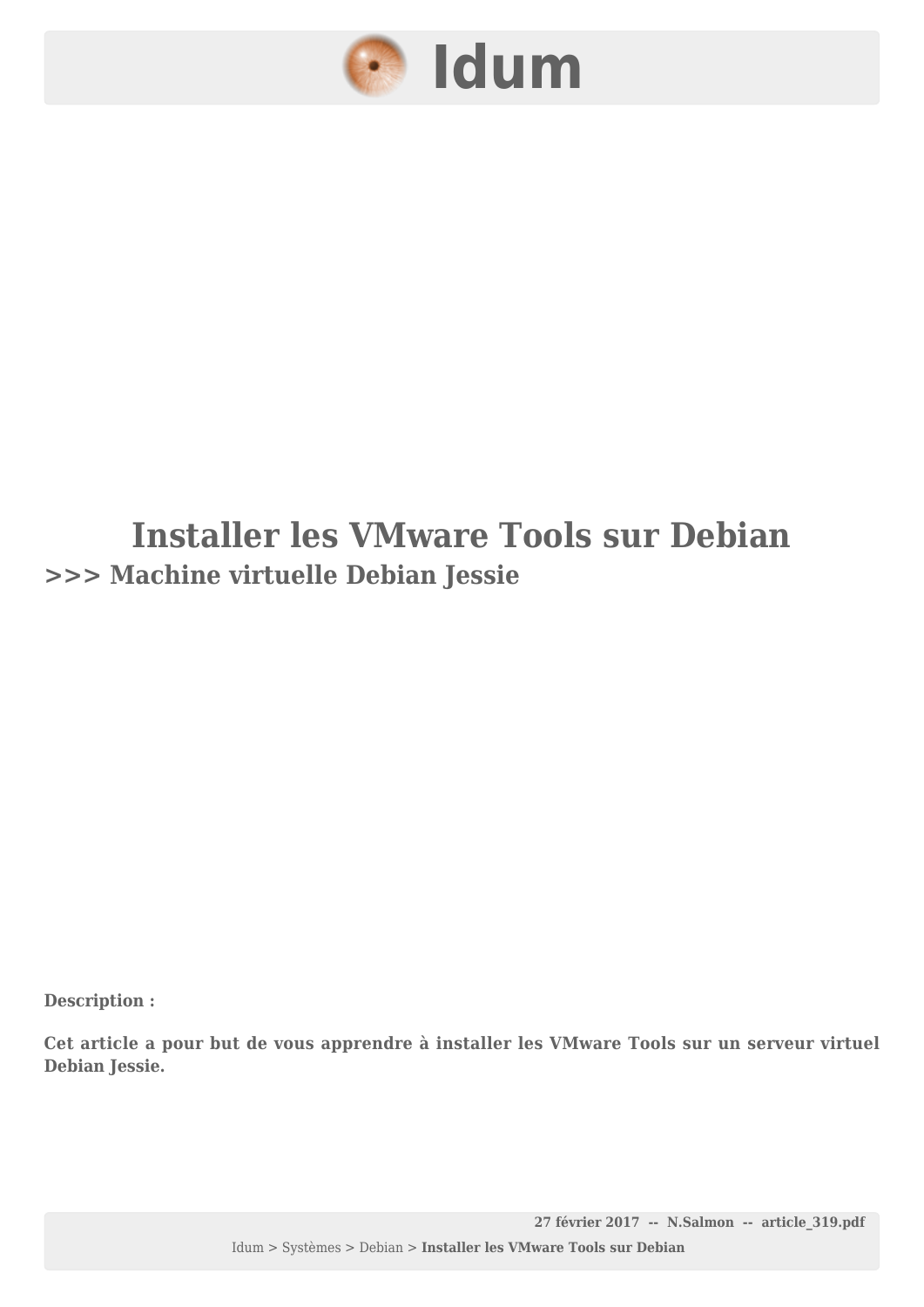#### **Installer les VMware Tools sur Debian**

#### **>>> Machine virtuelle Debian Jessie**

#### **Sommaire :**

- I) Préparation VMware Workstation
- II) Installation des VMware Tools avec le CD
- 1) Monté le CD dans Debian
- 2) Installation des VMware Tools
- III) Installation des VMware Tools avec Aptitude
- 1) Paquet open-vm-tools
- 2) Paquet open-vm-tools-desktop

## **I) Préparation VMware Workstation**

Pour installer les VMware Tools deux solutions sont possible :

- **–** Soit vous utilisez la version proposé par le logiciel
- **–** Soit vous téléchargez les VMware tools sur le site de VMware

Dans cet article, j'utilise la première solution.

- **–** Commencez par démarrer votre machine virtuelle Debian.
- **–** Cliquez sur le menu **"VM"**, puis cliquez sur **"Install VMware Tools"**.



**–** Un message vous avertit que le système d'exploitation ne détectera peut-être pas les VMware Tools. Cliquez sur **"Yes"**.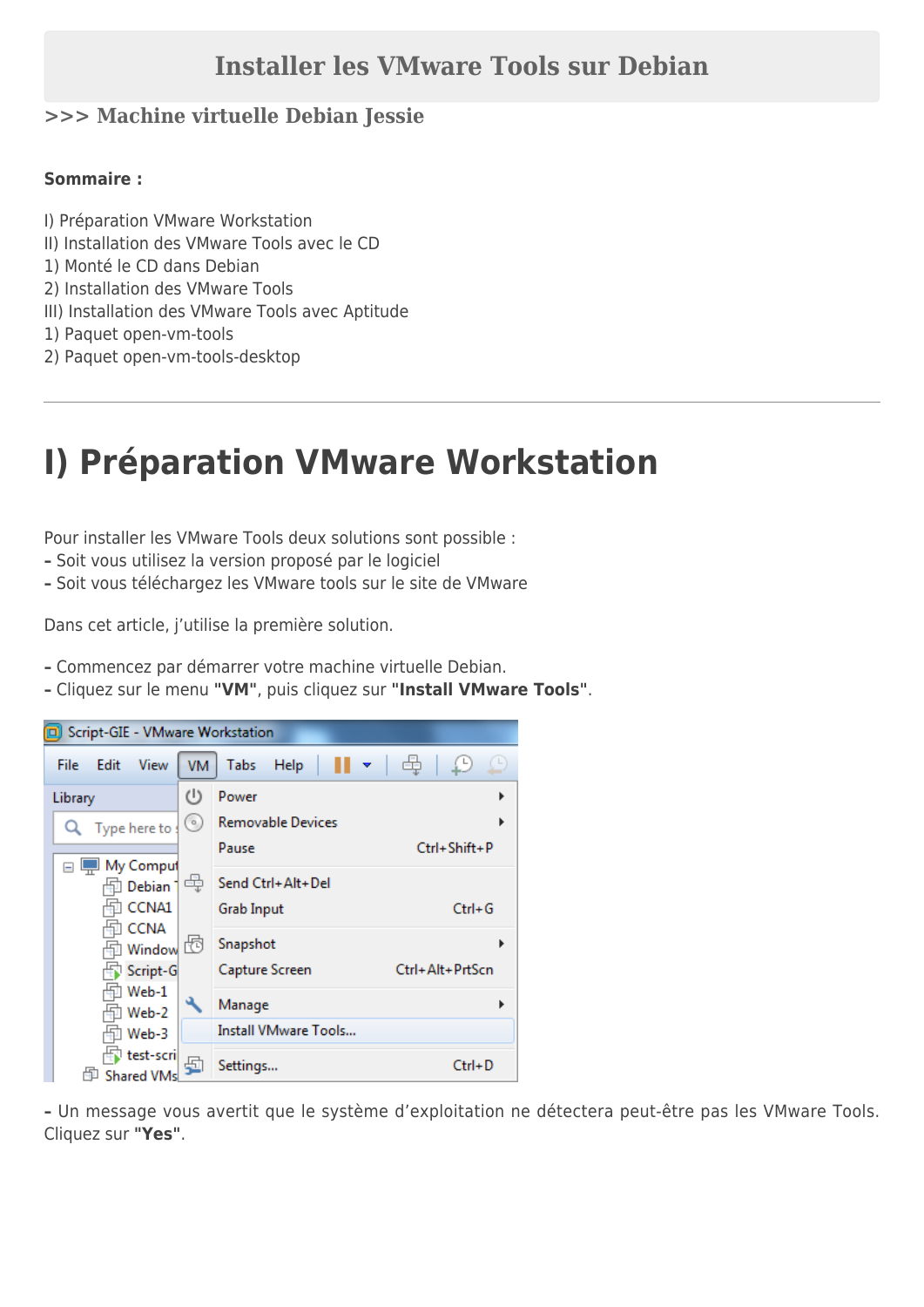

**–** Un autre message vous informe que le CD virtuel de VMware Tools est actuellement présent.



## **II) Installation des VMware Tools avec le CD**

### **1) Monté le CD dans Debian**

**–** Si le lecteur ne monte pas automatiquement, tapez la commande suivante :

mount /media/cdrom

**–** Ensuite faite une copie de l'archive **"VMwareTools-X.X ;X-XXXXXX.tar.gz"**.

cp /media/cdrom/VMwareTools-10.0.10-4301679.tar.gz /root/

**–** Décompressez l'archive **"VMwareTools-X.X ;X-XXXXXX.tar.gz"**.

tar -zxvf VMwareTools-10.0.10-4301679.tar.gz

### **2) Installation des VMware Tools**

**–** Installez les VMware Tools, en exécutant le script **"tar -zxvf VMwareTools-10.0.10-4301679.tar.gz"**.

./vmware-tools-distrib/vmware-install.pl

**–** Le script va poser plusieurs questions :

Creating a new VMware Tools installer database using the tar4 format. Installing VMware Tools. In which directory do you want to install the binary files? [/usr/bin] What is the directory that contains the init directories (rc0.d/ to rc6.d/)? [/etc] What is the directory that contains the init scripts? [/etc/init.d] In which directory do you want to install the daemon files? [/usr/sbin]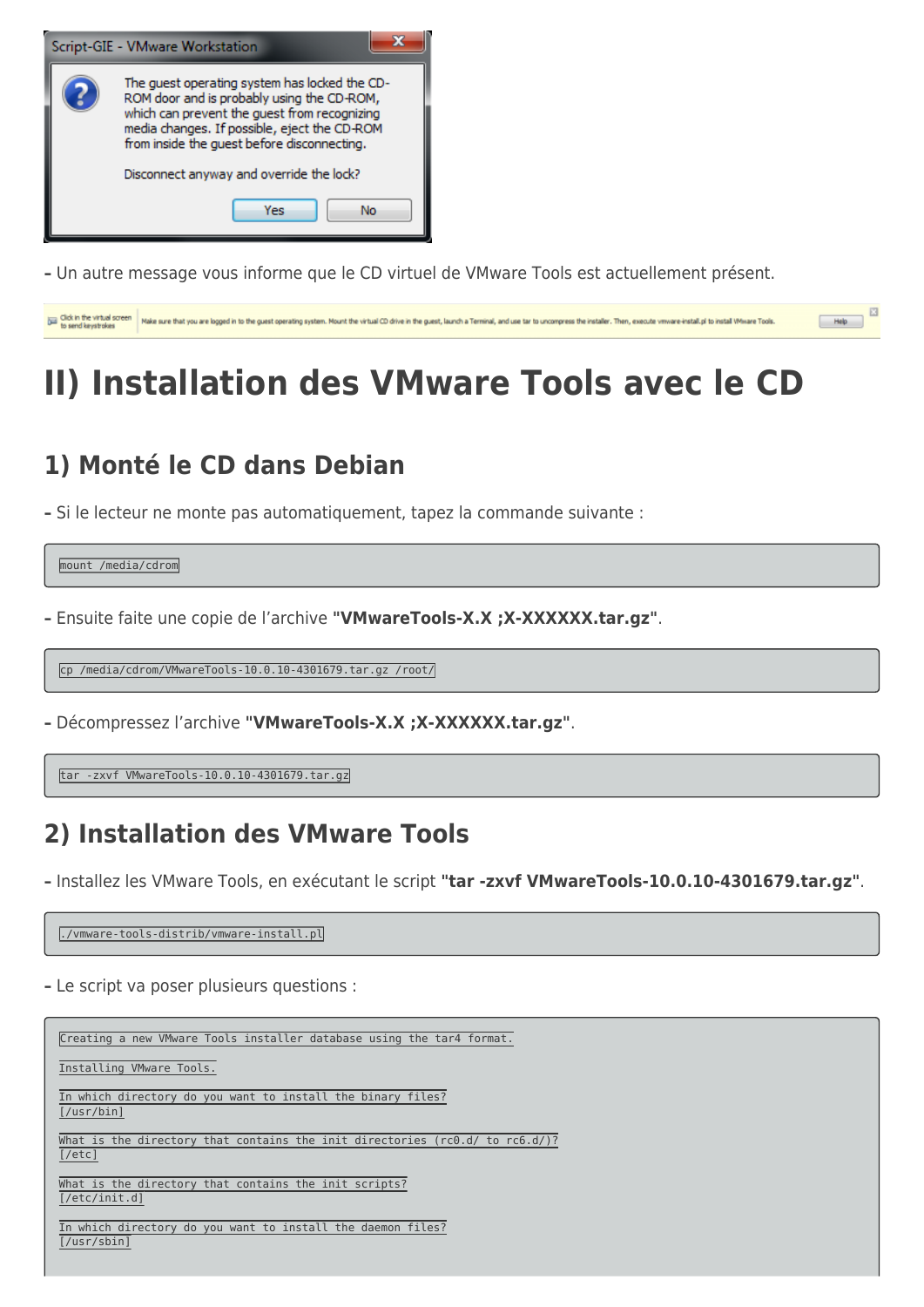In which directory do you want to install the library files? [/usr/lib/vmware-tools]

The path "/usr/lib/vmware-tools" does not exist currently. This program is going to create it, including needed parent directories. Is this what you want? [yes]

In which directory do you want to install the common agent library files? [/usr/lib]

In which directory do you want to install the common agent transient files? [/var/lib]

In which directory do you want to install the documentation files? [/usr/share/doc/vmware-tools]

The path "/usr/share/doc/vmware-tools" does not exist currently. This program is going to create it, including needed parent directories. Is this what you want? [yes]

The installation of VMware Tools 10.0.10 build-4301679 for Linux completed successfully. You can decide to remove this software from your system at any time by invoking the following command: "/usr/bin/vmware-uninstall-tools.pl".

Before running VMware Tools for the first time, you need to configure it by invoking the following command: "/usr/bin/vmware-config-tools.pl". Do you want this program to invoke the command for you now? [yes]

Initializing...

Making sure services for VMware Tools are stopped.

| Stopping VMware Tools services in the virtual machine: |      |
|--------------------------------------------------------|------|
| Guest operating system daemon:                         | done |
| VMware User Agent (vmware-user):                       | done |
| Unmounting HGFS shares:                                | done |
| Guest filesystem driver:                               | done |
| Stopping Thinprint services in the virtual machine:    |      |
| Stopping Virtual Printing daemon:                      | done |
|                                                        |      |

update-rc.d: warning: start and stop actions are no longer supported; falling back to defaults insserv: Service cups has to be enabled to start service vmware-tools-thinprint insserv: exiting now! update-rc.d: error: insserv rejected the script header WARNING: The installer initially used the 'udpate-rc.d' to setup the vmware-tools service. That command cannot be found. Please re-install the 'sysv-rc' package. This script will now attempt to manually setup the vmware-tools service.The module vmci has already been installed on this system by another installer or package and will not be modified by this installer.

The module vsock has already been installed on this system by another installer or package and will not be modified by this installer.

The module vmxnet3 has already been installed on this system by another installer or package and will not be modified by this installer.

The module pvscsi has already been installed on this system by another installer or package and will not be modified by this installer.

The module vmmemctl has already been installed on this system by another installer or package and will not be modified by this installer.

The VMware Host-Guest Filesystem allows for shared folders between the host OS and the guest OS in a Fusion or Workstation virtual environment. Do you wish to enable this feature? [yes] no

The vmxnet driver is no longer supported on kernels 3.3 and greater. Please upgrade to a newer virtual NIC. (e.g., vmxnet3 or e1000e)

The vmblock enables dragging or copying files between host and guest in a Fusion or Workstation virtual environment. Do you wish to enable this feature? [yes] no

VMware automatic kernel modules enables automatic building and installation of VMware kernel modules at boot that are not already present. This feature can be enabled/disabled by re-running vmware-config-tools.pl.

Would you like to enable VMware automatic kernel modules? [no] no

Do you want to enable Guest Authentication (vgauth)? Enabling vgauth is needed if you want to enable Common Agent (caf). [yes]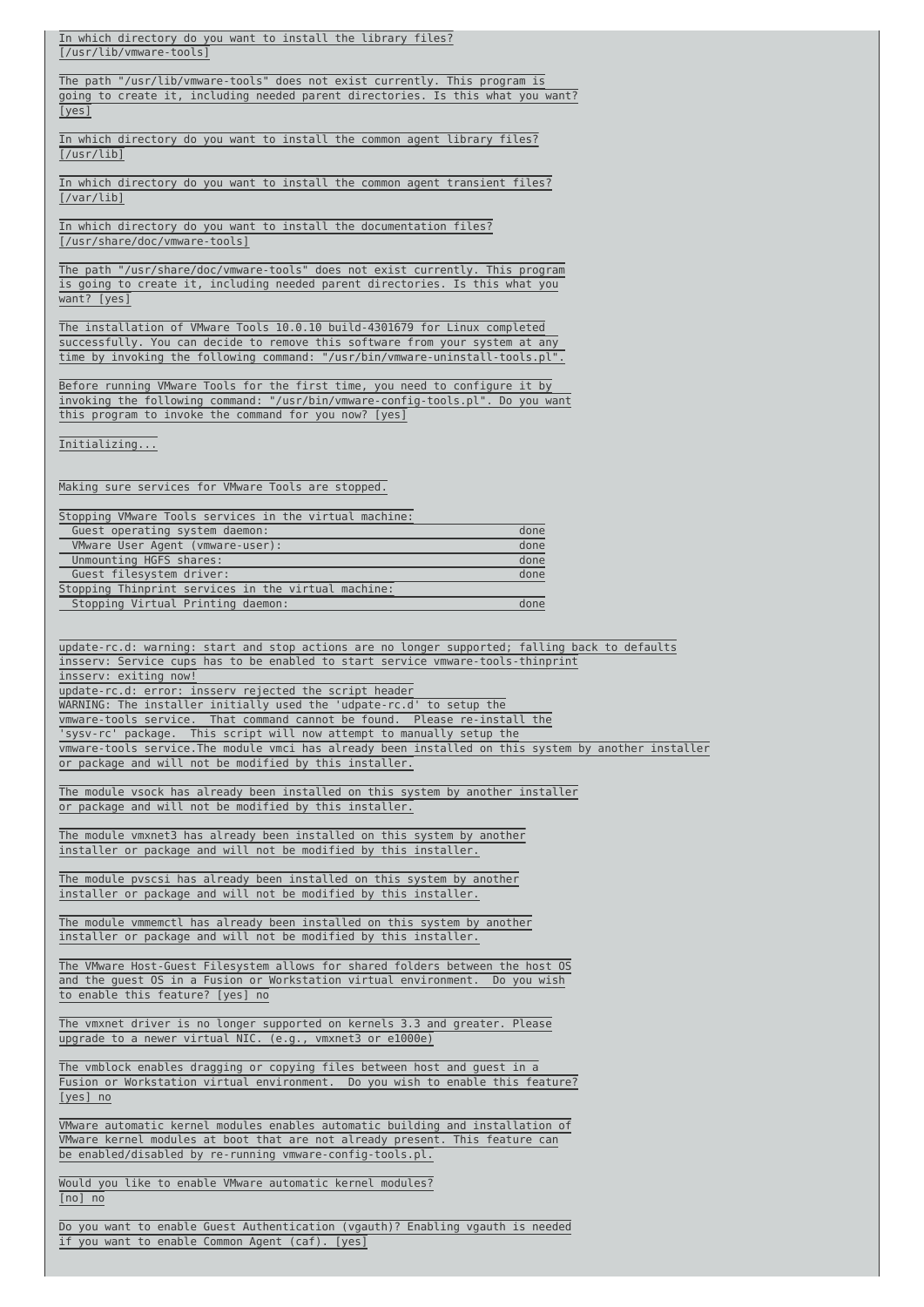| Do you want to enable Common Agent (caf)? [yes] yes                                                                                                                                                                                                                                                             |              |  |
|-----------------------------------------------------------------------------------------------------------------------------------------------------------------------------------------------------------------------------------------------------------------------------------------------------------------|--------------|--|
| /etc/vmware-caf/pme/install/install.sh: ligne 125: uuidgen : commande introuvable                                                                                                                                                                                                                               |              |  |
| No X install found.                                                                                                                                                                                                                                                                                             |              |  |
|                                                                                                                                                                                                                                                                                                                 |              |  |
| Creating a new initrd boot image for the kernel.                                                                                                                                                                                                                                                                |              |  |
| update-initramfs: Generating /boot/initrd.img-3.16.0-4-amd64                                                                                                                                                                                                                                                    |              |  |
| Generating the key and certificate files.                                                                                                                                                                                                                                                                       |              |  |
| Successfully generated the key and certificate files.                                                                                                                                                                                                                                                           |              |  |
| Checking acpi hot plug                                                                                                                                                                                                                                                                                          | done         |  |
| Starting VMware Tools services in the virtual machine:                                                                                                                                                                                                                                                          |              |  |
| Switching to guest configuration:<br>Guest operating system daemon:                                                                                                                                                                                                                                             | done<br>done |  |
| VGAuthService:                                                                                                                                                                                                                                                                                                  | done         |  |
| Common Agent:                                                                                                                                                                                                                                                                                                   | done         |  |
| Starting Virtual Printing daemon:                                                                                                                                                                                                                                                                               | done         |  |
| The configuration of VMware Tools 10.0.10 build-4301679 for Linux for this                                                                                                                                                                                                                                      |              |  |
| running kernel completed successfully.                                                                                                                                                                                                                                                                          |              |  |
| You must restart your X session before any mouse or graphics changes take<br>effect.                                                                                                                                                                                                                            |              |  |
| You can now run VMware Tools by invoking "/usr/bin/vmware-toolbox-cmd" from the<br>command line.                                                                                                                                                                                                                |              |  |
| $\overline{10}$ enable advanced X features (e.g., guest resolution fit, drag and drop, and<br>file and text copy/paste), you will need to do one (or more) of the following:<br>1. Manually start /usr/bin/vmware-user<br>2. Log out and log back into your desktop session; and,<br>3. Restart your X session. |              |  |
| Enjoy,                                                                                                                                                                                                                                                                                                          |              |  |
| --the VMware team                                                                                                                                                                                                                                                                                               |              |  |
| Found VMware Tools CDROM mounted at /media/cdrom0. Ejecting device /dev/sr0                                                                                                                                                                                                                                     |              |  |

**–** Redémarrer le serveur.

reboot

Les VMware Tools sont maintenant installés sur votre serveur virtuel.

# **III) Installation des VMware Tools avec Aptitude**

#### **1) Paquet open-vm-tools**

Pour éviter d'utiliser le CD de VMWare Workstation, vous pouvez aussi installer les VMWare Tools en utilisant Aptitude.

**–** Pour une Debian non graphique, installez le paquet **"open-vm-tools"**.

```
aptitude install open-vm-tools
```
### **2) Paquet open-vm-tools-desktop**

**–** Pour une Debian graphique, installez le paquet **"open-vm-tools-desktop"**.

aptitude install open-vm-tools-desktop